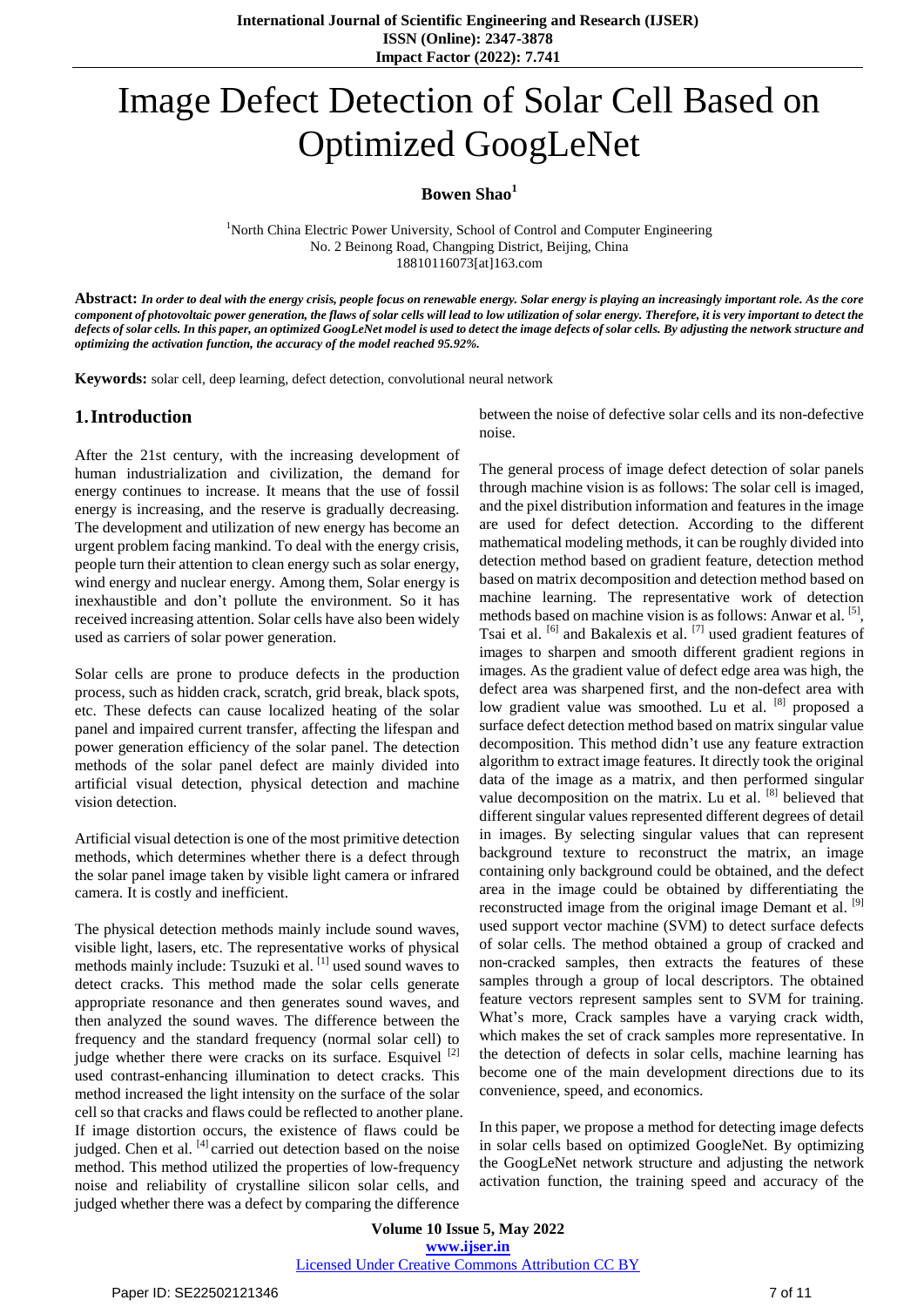model are improved, which provides a new approach to defect detection in solar cell images.

# **2.Method**

GoogleNet is a brand new deep learning structure that was proposed by Christian Szegedy in 2014. Before this, AlexNet, VGG, and other structures increased the depth of the network (layers) to achieve better training effects. Nevertheless, the accumulation of layers will cause many detrimental effects, including over fitting, gradient disappearance, and gradient explosion. GoogLeNet introduces inception units into the network architecture to improve the overall performance of the model.

## **2.1 Inception Moudle**

Inception is a Network in Network architecture. With Inception in the original node, the width and depth of the network structure can be expanded. This results in improved performance. The main idea of Inception is to use convolutional kernels of different sizes to realize perception at different scales. The network structure diagram is shown in figure 1.



**Figure 1:** Inception v1

Inception module has four basic components: 1×1 convolutional layer, 3×3 convolutional layer, 5×5 convolutional layer, and 3×3 max pool. The results of the four components are combined on the channel. This is the core idea of Naive Inception: different convolutional kernels of different sizes are used to achieve different scales of perception, and the final fusion results in a better representation of the image.

However, Inception V1 has two very serious problems. Firstly, all convolutional layers are directly interfaced with the data input from the previous layer, so the computation in the convolutional layer will be heavy; Secondly, the maximum pooling layer used in this unit retains the depth of the feature graph of the input data, so the depth of the total output feature graph will only increase in the final merge, which increases the computation of the network structure after this unit. For example, for a 32×32×256 feature graph, 32 5×5×256 convolution kernels are used for convolution operation. To obtain the  $32\times32\times32$  feature graph with output  $32\times32\times32$ , the total computation amount is  $2.1 \times 108$  times, and the computation amount of convolution kernels is 2.78 times that of 3×3. In order to reduce the overall amount of computation, the Inception V1 structure is improved by catching asymmetric convolution to reduce the amount of computation, and at the same time, the data of  $1\times1$  network dimension reduction convolution is used before the 3×3 and 5×5 convolution layers to reduce the amount of computation. The improved structure is shown in figure 2.



**Figure 2:** Inception optimized structure

#### **2.2 GoogLeNet structure**

GoogLeNet consists of an input layer, a five-layer convolution module and an output layer group layer, including 22 parameter layers and 5 pooling layers. The first and second groups of convolution blocks contain convolutional layers and max pooling layers. The third, fourth and fifth groups of convolutional modules are mainly composed of inception modules and maximum pooling layers. The output layer is composed of average pooling layers. It consists of a layer, a dropout, and a fully connected layer. The network structure diagram is shown in figure 3.



**Figure 3:** GoogLeNet structure

## **2.3 Optimized GoogLeNet**

Although GoogLeNet has excellent performance and strong learning ability, it has a complex network structure and fewer parameters than VGG and AlexNet, but it also has 2.4×107 parameters. According to the characteristics of solar panel experimental image, we improve the GoogLeNet network. We reduce the original first 3 convolutional layers with different sizes to a  $3\times3$  convolutional layer, and reduce the original 9

**Volume 10 Issue 5, May 2022 www.ijser.in**

Licensed Under Creative Commons Attribution CC BY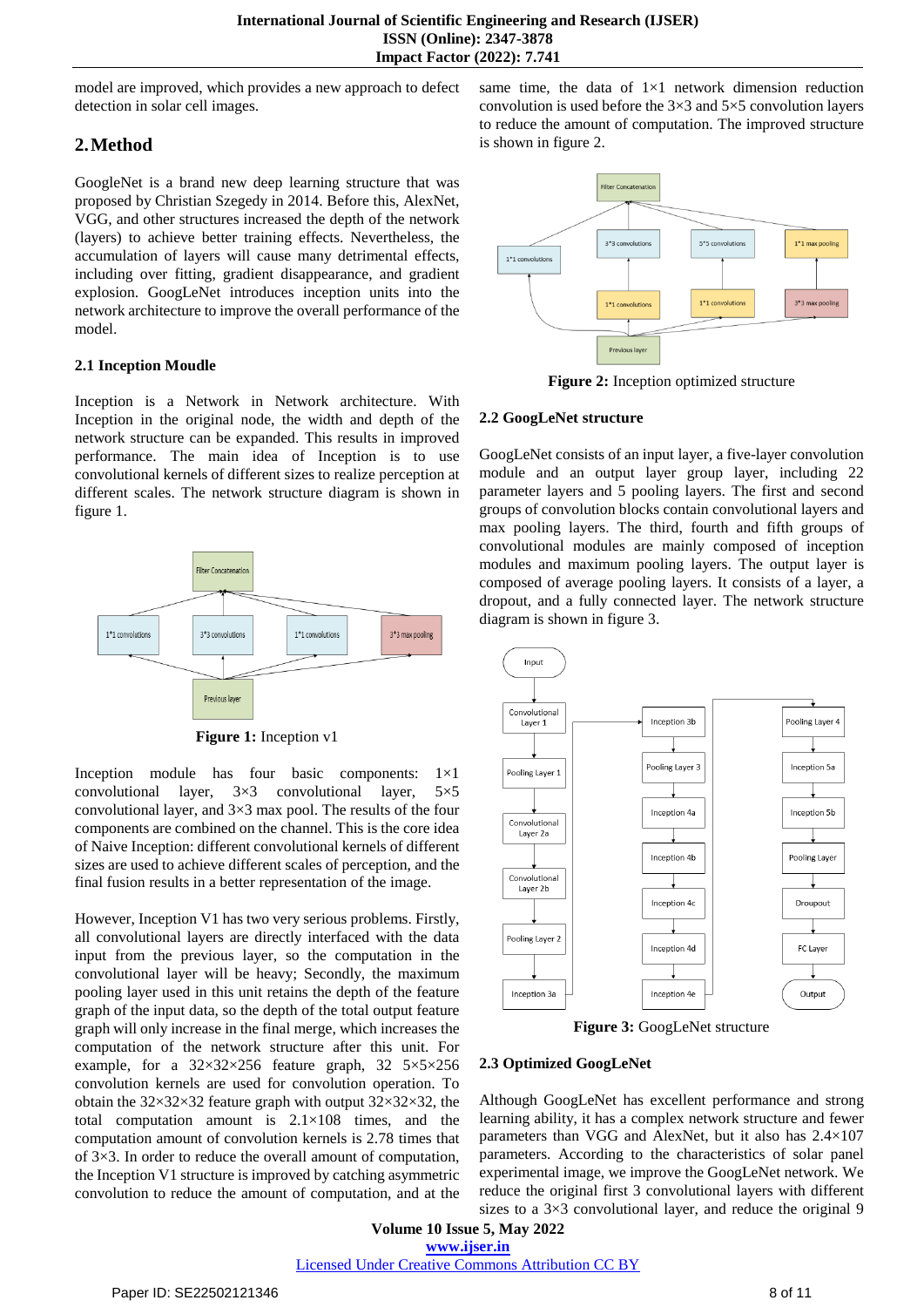inception moudle to 6 Inception moudle. The dimensions of inception moudle remain unchanged. The number of convolutional cores is increased from 64 to 512, which makes inception structure more regular, conducive to hardware acceleration and program writing, and reduces code redundancy. The improved inception structure will reduce the number of features extracted from images, but greatly reduce the number of model parameters. Each pixel of the input feature image is affected by  $1\times1$  convolution kernel, and the depth of the output feature image is reduced by setting the number of  $1\times1$  covolution kernel less than the depth of the input feature image.The number of parameters and the amount of calculation are reduced, the convergence of the model is accelerated, and overfitting is reduced.

The GoogLeNet network removes the last full connection layer and replaces it with a classification layer that includes droupout layer and equal-pool layer. Droupout layer randomly inactivates some neurons and reduces the number of parameters to prevent mode overfitting. Global average pooling isto take the average value of the feature graph, use the value to represent the feature graph, and input the value into the softmax layer to get the corresponding probability distribution, so as to achieve the classification effect. Compared with the full connection layer, the number of parameters and calculation of global average pooling are less.

We further improve the accuracy of the model by adjusting the activation function. When selecting a function, it is necessary to ensure that its gradient is not equal to 0 at infinity, so as to achieve faster convergence of the activation function and alleviate the disappearance of gradient.

ReLu function is as follows:

$$
f(x) = \max(0, x) \tag{1}
$$

Equation (2) is the derivative of ReLu. When  $x \le 0$ , the value of ReLu remains 0, and the gradient disappearance of ReLu occurs. Several experiments in [10] pointed out that with the increase of neural network layers; the gradient disappearance of ReLu model became more obvious.

$$
f(x) = \begin{cases} 1, & x > 0 \\ 0, & x \le 0 \end{cases}
$$
 (2)

We adopt the Swish function, which still has very good convergence performance as the network depth increases. The Swish function is shown in equation (3).

$$
g(x) = x * sigmoid(\beta x), x \in (-\infty, +\infty)
$$
 (3)

When  $\beta=0$ ,  $g(x)=x/2$ . its output range is  $(-\infty, +\infty)$ . When  $\beta \rightarrow \infty$ , g(x) becomes a function similar to ReLU, and its output is max(0, x). When  $\beta=1$ , g(x)=x\*sigmoid(x), which outputs in the range  $(-0.5, +\infty)$ . The default here is = 1. If  $u(x)$ =sigmoid(x), then  $g(x)$ =x<sup>\*</sup>u(x). Its derivative is:

When  $\beta=0$ , Swish becomes a linear function g(x)=x/2. When  $β=1$ , Swish function is approximately linear when  $x>0$ , approximately saturated when  $x<0$ , and has a certain non-monotonic property. When  $\beta \rightarrow +\infty$ , Swish function approximates ReLu function. The derivative of Swish is as follows:

$$
g'(x) = x * u'(x) + u(x)
$$
 (4)

$$
g'(x) = g(x) + u(x)(1 - g(x))
$$
 (5)

From equation (5), we can find that the derivative of Swish's function at infinity is not zero no matter whether x is positive or negative. Therefore, Swish function has a better convergence rate than ReLu.

## **3.Experiment**

#### **3.1 Experimental data and environment**

The experiment used the ELPV-data-master data set provided by Deitsch,  $S^{[11]}$ . The dataset contains 26,24 samples of 300x300 pixels 8-bit grayscale images of functional and defective solar cells of varying degrees of degradation from 44 different solar modules. We consider images with 0% defect probability as non-defective samples, and images with probability 33%, 67%, and 100% as defective samples.

All images are normalized with respect to size and perspective. Additionally, any distortion induced by the camera lens used to capture the EL images was eliminated prior to solar cell extraction. As shown in Figure 4, the processed image is arranged in order of defect probability from small to large.



**Figure 4:** solar cell imagine

The experiment was carried out on the TensorFlow platform of the Windows 10 operating system, and GPU acceleration training was implemented by NVIDIA GTX1060.

**Volume 10 Issue 5, May 2022 www.ijser.in** Licensed Under Creative Commons Attribution CC BY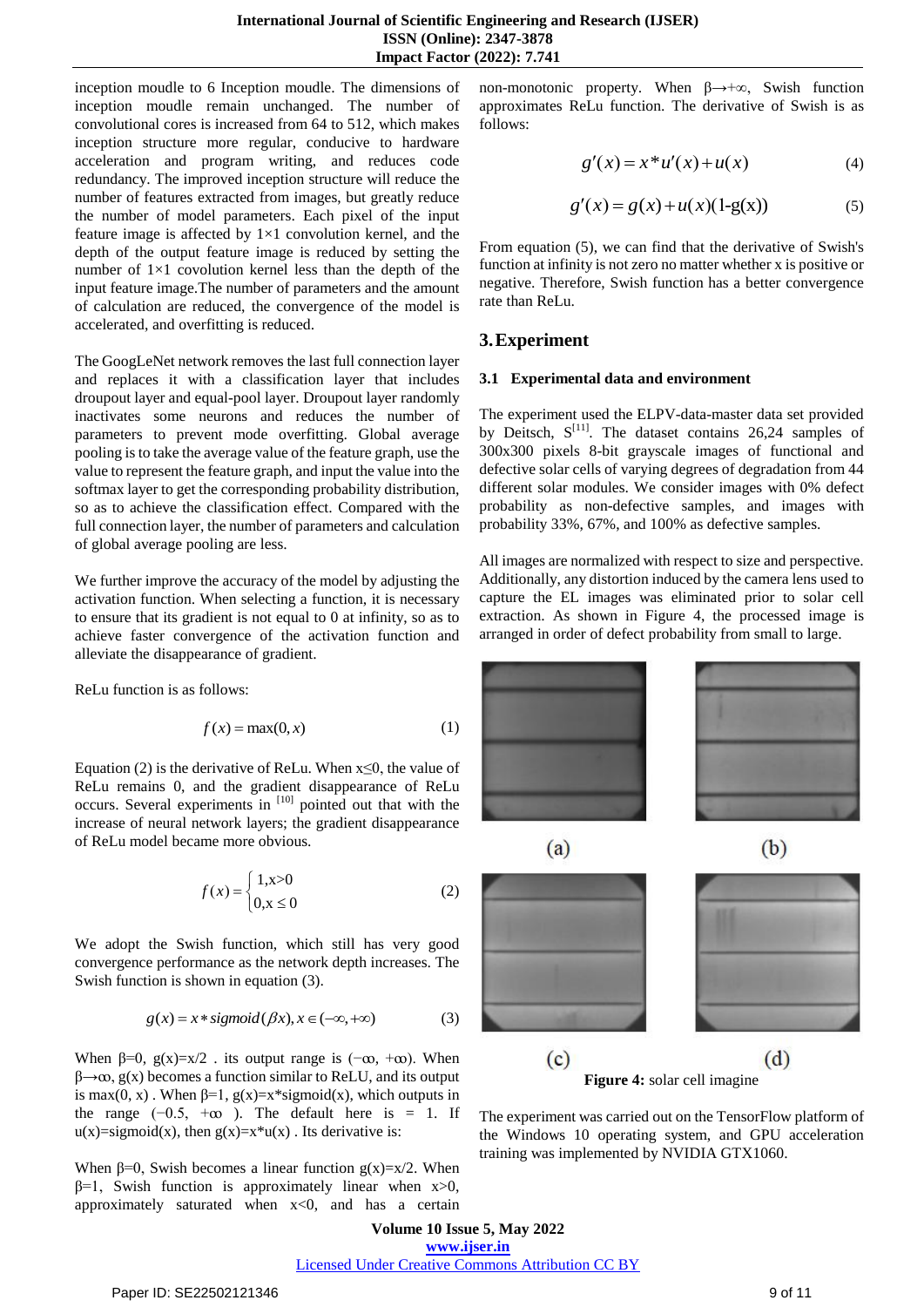#### **3.2 Analysis of experimental results**

80% of the elpv-data-master data set was used as the training set, and 20% as the test set. We completed training and testing by feeding data into optimized GoogLeNet, VGG16, CNN and LeNet-5. Accuracy rate (ACC) and F1-Score were used to evaluate the GoogLeNet model. ACC is the overall judgment accuracy of the model, and F1-Score is a judgment indicator that integrates accuracy and recall rate. It ranges from 0 to 1, with 1 being the highest score and 0 the lowest score.The calculations are as follows:

$$
Accuracy = \frac{TP + TN}{TP + TN + FP + FN}
$$
 (6)

$$
Recall = \frac{TP}{TP + FN}
$$
 (7)

$$
Pr\,ecision = \frac{TP}{TP + FP} \tag{8}
$$

$$
F1 - Score = \frac{2 * \text{Re call} * \text{Pr ecision}}{\text{Re call} + \text{Pr ecision}}
$$
(9)

Where TP, TN, FP, and FN represent True Positive, True Negative, False Positive, and False Negative, respectively.

After 170 generations of training, the loss function changed stably and the model converged. Table 1 shows the confusion matrix of classification results. The accuracy of the model was 95.92% and f1-score was 0.953. The results of each model are shown in Table 2. According to this index, our method has a better effect.

**Table 1:** Confusion matrix

|      |          | Predict  |          |
|------|----------|----------|----------|
|      |          | Positive | Negative |
| Real | Positive | 1071     |          |
|      | Negative |          | 1446     |

**Table 2:** Comparison of accuracy of different models

| Model                      | ACC%  |
|----------------------------|-------|
| <b>Optimized GoogLeNet</b> | 95.92 |
| VGG16                      | 94.34 |
| <b>CNN</b>                 | 89.64 |
| LeNet- $15$                | 92.33 |

# **4.Conclusion**

In this paper, the surface defects of solar cells are detected with optimized GoogLeNet. Experiments show that the accuracy of our model can reach 96%. Our network model has fewer parameters, which reduces overfitting to a certain extent. The training time of the model is also shorter. The subsequent work studied how to efficiently segment the defect image and further explored the problem of solar cell defect detection.

## **References**

[1] Tsuzuki K, Murakami T, Yoshino T, et al. Inspection method and production method of solar cell module: US,

US6271462 B1[P]. 2001. ESQUIVEL O . Contrast imaging method for inspecting specular surface devices: US6433867B1 [P] . 2002-08- 13.

- [2] Sawyer D E, Kessler H K. Laser Scanning of Solar Cells for the Display of Cell Operating Characteristics and Detection of Cell Defects [J]. IEEE Transactions on Electron Devices, 1980, 27(4):864-872.
- [3] X. Y. CHEN, A. PEDERSEN, O. G. HELLESO, et al. Electrical noise of laser diodes measured over a wide range of bias currents [J]. Microelectronics and reliability, 2000, 40 (11):1925-1928.
- [4] Anwar, Said Amirul, and Mohd Zaid Abdullah. "Micro-crack detection of multicrystalline solar cells featuring an improved anisotropic diffusion filter and image segmentation technique." EURASIP Journal on Image and Video Processing 2014.1 (2014): 1-17.
- [5] Tsai, Du-Ming, Chih-Chieh Chang, and Shin-Min Chao. "Micro-crack inspection in heterogeneously textured solar wafers using anisotropic diffusion." Image and vision computing 28.3 (2010): 491-501.
- [6] S. A. Bakalexis, Y. S. Boutalis and B. G. Mertzios, "Edge detection and image segmentation based on nonlinear anisotropic diffusion," 2002 14th International Conference on Digital Signal Processing Proceedings. DSP 2002 (Cat. No.02TH8628), 2002, pp. 1203-1206 vol.2, doi: 10.1109/ICDSP.2002.1028309.
- [7] Lu, Chi-Jie, and Du-Ming Tsai. "Automatic defect inspection for LCDs using singular value decomposition." The International Journal of Advanced Manufacturing Technology 25.1 (2005): 53-61.
- [8] Demant, M., Welschehold, T., Oswald, M., Bartsch, S., Brox, T., Schoenfelder, S., & Rein, S. (2015). Microcracks in silicon wafers I: Inline detection and implications of crack morphology on wafer strength. IEEE Journal of Photovoltaics, 6(1), 126-135.
- [9] Ramachandran, Prajit, Barret Zoph, and Quoc V. Le. "Searching for activation functions." arXiv preprint arXiv:1710.05941 (2017).
- [10]Deitsch, Sergiu, et al. "Automatic classification of defective photovoltaic module cells in electroluminescence images." Solar Energy 185 (2019): 455-468.
- [11]Deitsch, Sergiu, et al. "Automatic classification of defective photovoltaic module cells in electroluminescence images." Solar Energy 185 (2019): 455-468.
- [12]H. Yanagisawa, T. Yamashita and H. Watanabe, "A study on object detection method from manga images using CNN," 2018 International Workshop on Advanced Image Technology (IWAIT), Chiang Mai, Thailand, 2018, pp. 1-4.
- [13]L. Lu, Y. Yi, F. Huang, K. Wang and Q. Wang, "Integrating Local CNN and Global CNN for Script Identification in Natural Scene Images," in IEEE Access, vol. 7, pp. 52669-52679, 2019.
- [14]H. Tahir, M. Shahbaz Khan and M. Owais Tariq, "Performance Analysis and Comparison of Faster R-CNN, Mask R-CNN and ResNet50 for the Detection and Counting of Vehicles," 2021 International Conference on Computing, Communication, and Intelligent Systems (ICCCIS), Greater Noida, India, 2021, pp. 587-594.

**Volume 10 Issue 5, May 2022 www.ijser.in**

Licensed Under Creative Commons Attribution CC BY